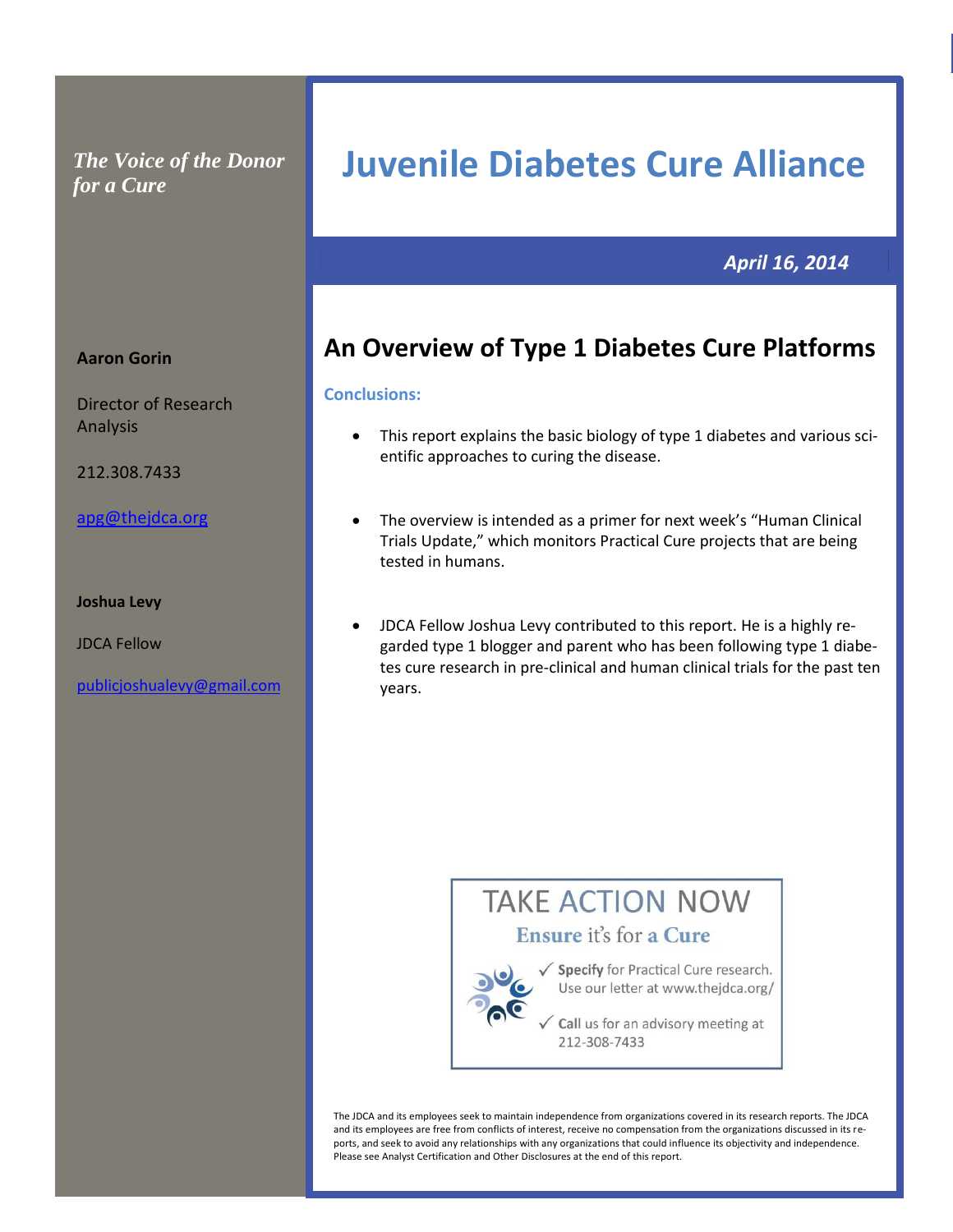#### **Introduction**

In preparation for next month's update on the Practical Cure projects in human clinical trials, this report provides readers with background on the different approaches that scientists are taking in pursuit of a cure for type 1 diabetes.

We have identified five distinct pathways to curing type 1. JDCA fellow Joshua Levy shared his expertise in distinguishing each approach and the rationale behind it. A type 1 parent and blogger, Joshua has been extensively monitoring cure research in clinical and pre-clinical trials for the past decade.

Our current report begins by reviewing the biology of type 1 diabetes, particularly as it relates to the role of the immune system. We then explain how each of the five cure pathways engages with different biological aspects of the disease, and give a brief snapshot of research underway in each cure pathway. We will elaborate the research that has already made it to human clinical trials in our next report.

#### **Background on the Immune System in Type 1 Diabetes**

Since most methods of curing type 1 diabetes are based on understanding the immune system, here is some basic background on how the immune system works. The goal of a properly functioning immune system is to destroy foreign cells, but not hurt the body's own cells. Four kinds of immune cells are instrumental in this process:

- 1. Killer T-cells destroy foreign cells.
- 2. DC cells determine if a type of cell is foreign or not, and communicate this information to killer T-cells.
- 3. B-cells carry communication between T-cells and organize their attacks.
- 4. Regulatory T-cells destroy killer T-cells when they malfunction and attack the body's own cells.

There are many different types of each of the cells described above. The different types are usually named after proteins on their outside. These proteins are named CDx (where "x" is a number), and the most common as it relates to type 1 are CD20 (a B-cell), as well as CD4, CD3, and CD8 (all Killer-T cells). Cells of the immune system are not permanent; they die and are replaced all the time.

A person gets type 1 diabetes because their own immune system attacks and destroys the beta cells that make insulin in the pancreas. When the immune system is mistakenly destroying the body's own cells, it is called "the autoimmune attack."

Most researchers agree that stopping the autoimmune attack would cure newly diagnosed diabetics if they were treated before the majority of their beta cells had been destroyed. But there is no evidence that stopping the autoimmune attack alone would cure people with established type 1 diabetes, because their bodies have killed all or most of their beta cells.

Whether a potential cure would require a new source of insulin is a key distinction in how scientists envision a cure. Some researchers think an established type 1 diabetic would naturally and quickly regrow beta cells after the autoimmune attack was stopped. Other researchers believe that the regrowth process would take years or would never happen naturally. These researchers believe that a cure for established type 1 diabetics would require a second treatment to help the body regrow beta cells, or to implant new ones, or something similar. Of the pathways listed below, 1 and 5 belong to the former camp, while 2, 3, and 4 belong to the latter.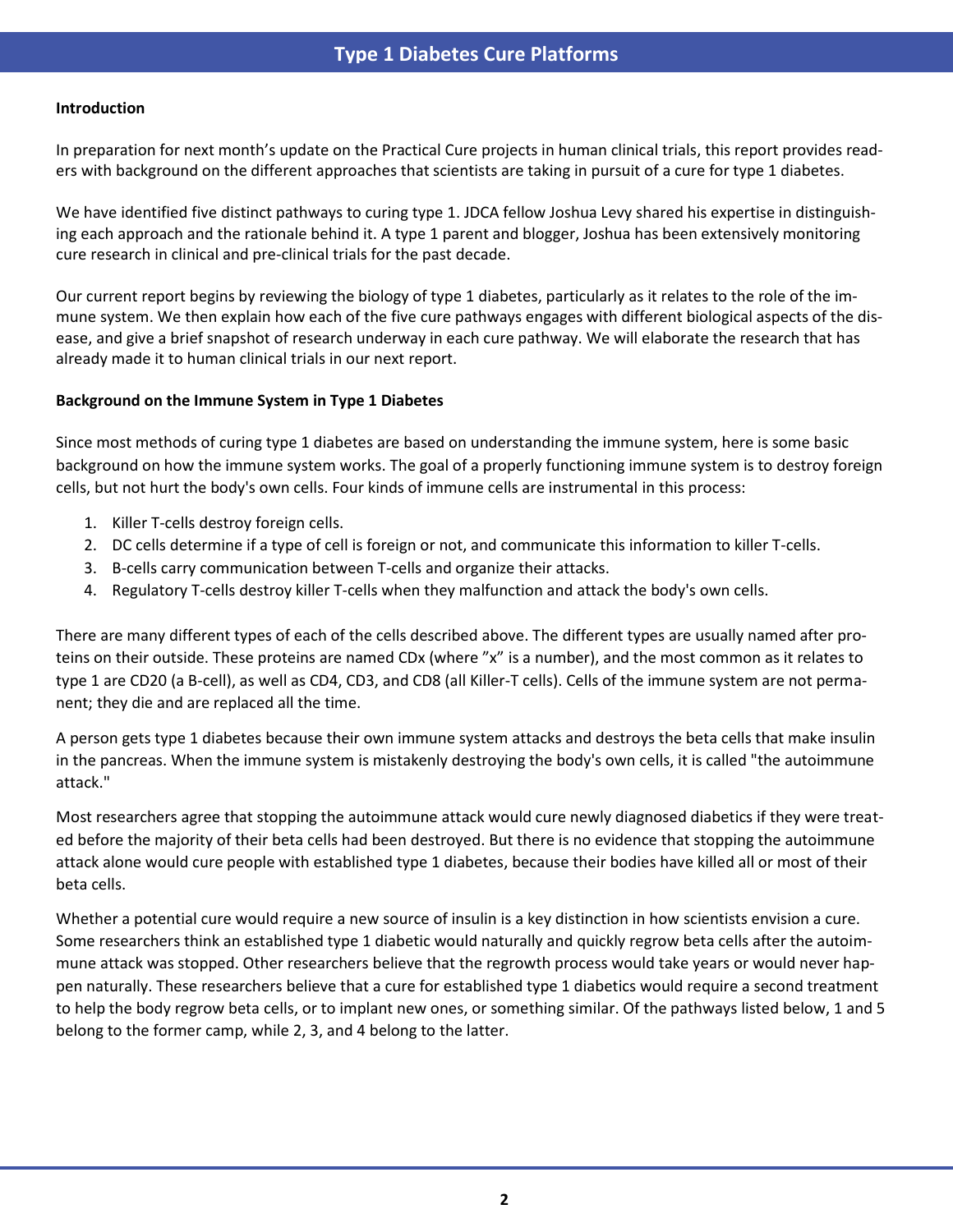## **Type 1 Diabetes Cure Platforms**

#### **Pathway 1: Modifying the Immune System**

The immune system has a complex process to determine if a cell type is dangerous or not. When this process fails, the immune system mistakenly attacks the body's own cells. Cure researchers are experimenting with three distinct ways to correct the immune system malfunction: 1) balancing the autoimmune attack, 2) blocking the autoimmune attack, and 3) training the immune system.

 **Balancing the immune system:** Type 1 diabetes can be seen as an imbalanced immune system that has become too aggressive, either because the body is making too many broken killer T-cells that are destroying the body's own beta cells, or because the body is making too few regulatory T-cells to keep the aggressive killer T-cells in line. Therefore boosting the regulatory side might put the immune system back into balance.

Some researchers are trying to cure type 1 diabetes by helping the body make more regulatory T-cells. The regulatory cells which are being amplified are general purpose regulatory cells. That is a good place to start, but it would be even better if the researchers could multiply a regulatory cell that specifically targeted autoimmune cells (the "bad" cells that are attacking the wrong target). Unfortunately, the technology does not appear to be there yet, although many researchers are working on it.

 **Blocking the autoimmune attack:** A direct way to stop type 1 diabetes is to stop the autoimmune attack. Because the immune system is complex, there are potentially many different ways to stop it. In order to succeed, any treatment that blocks the autoimmune attack must be relatively specific: it must stop the body from attacking its own beta cells, but not the foreign invaders that should be destroyed.

As mentioned above, any treatment that stopped the body's immune system from attacking the beta cells would be a "honeymoon cure," which means it would work for newly diagnosed diabetics. If the body naturally regrew beta cells, then stopping the autoimmune attack would also cure established type 1 diabetics. Or, if combined with a treatment that grew new beta cells, stopping the autoimmune attack would become a cure for established type 1 diabetics.

 **Training the immune system:** It may be possible to cure type 1 diabetes by training (or retraining) the immune system not to attack the body's own beta cells.

In many ways this approach is similar to how allergies are treated. Allergies are also caused by the immune system attacking the wrong things, such as the food or pollen proteins it incorrectly identifies as harmful. Allergies have been successfully treated by giving the person very small amounts of the thing they are allergic to. Over a long time, the immune system learns to ignore that allergen.

Some diabetes researchers are trying similar tactics. They give someone small amounts of the same substance the immune system is mistakenly attacking in the hopes that the immune system will be trained not to attack it any more. This technique is sometimes called "antigen cell retraining" or "antigen specific therapy."

*Practical Cure Outlook:* Potentially Practical Cure; the drug BCG and the drug combination Sitagliptin/Lansoprazole are being tested in humans as a way to block the autoimmune attack; Diavacs and the Stem Cell Educator are in human trials as a way to train the immune system.

#### **Pathway 2: Self-Dosing Insulin**

The idea here is simple: create a chemical that holds insulin and only releases that insulin when the sugar level in the surrounding region is high. You would not have to measure blood sugar levels or match insulin to food. Instead you would just take this "self-dosing" insulin compound and it would release insulin as needed based on what you ate or did not eat.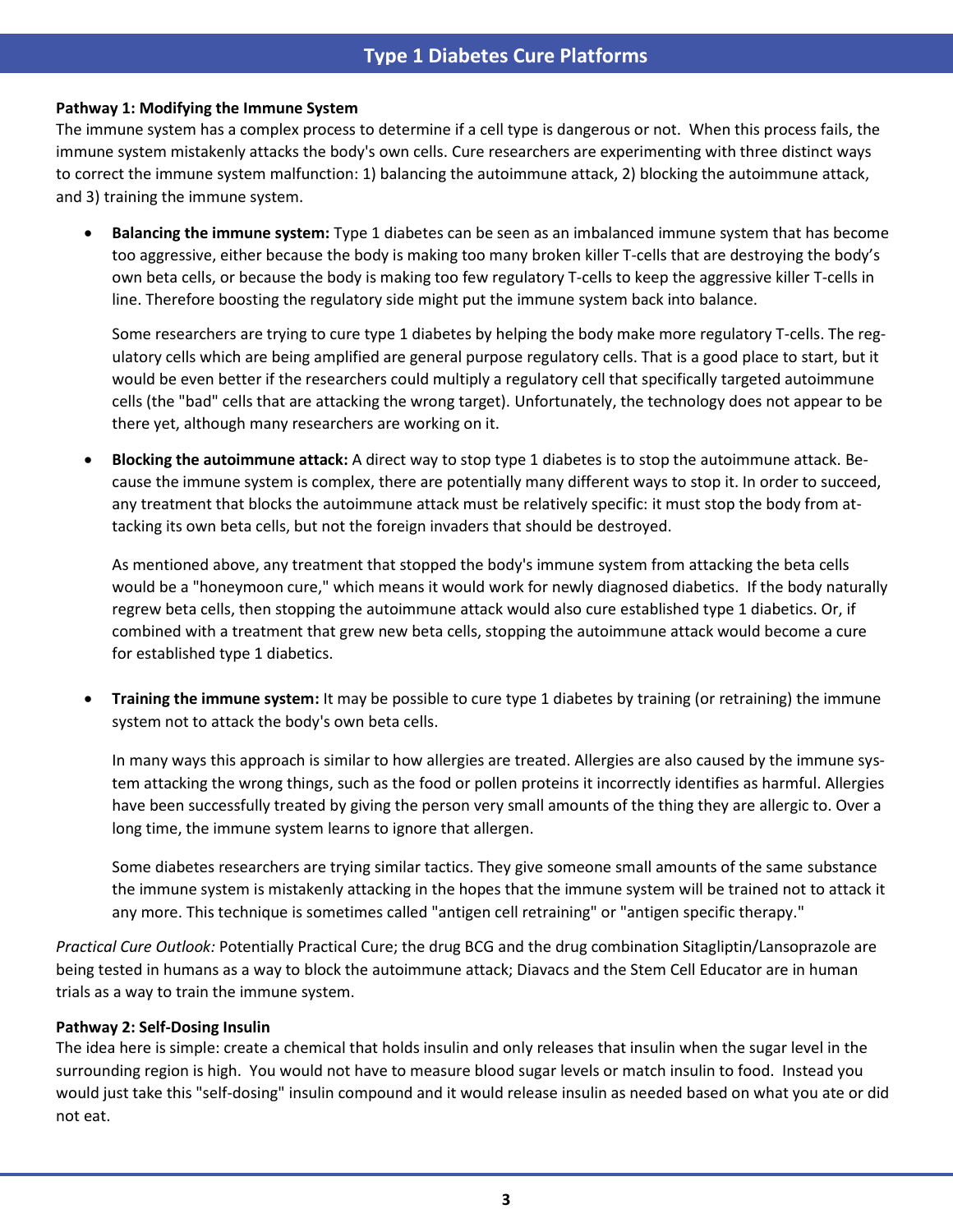## **Type 1 Diabetes Cure Platforms**

Practical Cure Outlook: Potentially Practical Cure, depending on the method and frequency of administration. Smart Insulin (in the US) and SIA-II (in India) are examples of self-dosing insulins. Neither has started human trials yet.

#### **Pathway 3: Device to Replicate the Pancreas**

This cure approach envisions a device designed to release synthetic insulin in response to the body's changing needs much as a properly functioning pancreas would. Below we detail three versions of this approach.

 **Chemical barrier artificial pancreas:** An idea similar to self-dosing insulin would be containing a supply of insulin in a chemical barrier which changed based on how much sugar was in the surrounding tissue. Some researchers are working on a chemical that insulin could only permeate when there is a lot of sugar in the nearby cells. This same chemical would hold in the insulin when the surrounding sugar level is low. You can think of this as a sort of chemical valve which is controlled by sugar levels.

If perfected, such a chemical valve could be used to create an artificial pancreas device that would be easy to implant, would have no moving parts, and would not be electrically powered. You would give the device an injection of insulin to refill its supply. From a chemistry point of view, this might be easier to develop than selfdosing insulin, because the "valve" chemical would be totally different from the insulin and each could do its job separately. For self-dosing insulin, these two chemicals would need to be combined and work together.

- **Electro-mechanical (or computerized) artificial pancreas:** This is a device made by combining an insulin pump, a continuous glucose monitor, and a computer controller. If all of these devices are worn (as they are now), then most people would not consider that a cure for type 1 diabetes. However, if these devices could be combined into one implanted device, then it starts to look much more like a Practical Cure.
- **Bi-hormonal artificial pancreas:** Similar to the electro-mechanical artificial pancreas, this device has two separate pumps, one for insulin and the other for glucagon. This means the computer can lower blood glucose numbers by giving insulin, or raise them by giving glucagon. Such a device is likely to have much better control than a standard electro-mechanical artificial pancreas. It is also likely to trigger the same arguments about whether it is really a cure or just better treatment.

## *Practical Cure Outlook:*

Potentially Practical Cure in the case of a chemical barrier artificial pancreas, which would be implanted in the body like an artificial organ. The chemical barrier artificial pancreas is still in early stage research. Electro-mechanical and bihormonal models are in human testing. It is debatable whether these machines fit a Practical Cure model, but future iterations may. Dr. Ed Damiano at Boston University is a leader in bi-hormonal artificial pancreas research, and we will continue to monitor his work.

## **Pathway 4: Encapsulated Islet Cell Transplantation**

This potential cure is a cluster of beta cells, surrounded by a high-tech chemical coating, implanted in the diabetic person's body. The encapsulation acts as a physical barrier against the autoimmune attack, so the patient does not need to take any immune-suppressing drugs that would be required for normal beta cell transplantation.

The encapsulated beta cells could naturally grow and react to the body's sugar by generating insulin because the coating around the cells would allow blood sugar in and insulin out. The coating would also allow nutrients in and waste products out to maintain the health of the encapsulated cells. Sugar, insulin, nutrients, and waste products are all relatively small chemicals, while immune system cells are much larger. It should therefore be possible to create a chemical wrapper with holes large enough for the small chemicals to pass through, but too small for the larger immune system cells to get through.

There are several variations in encapsulation technology. First is the question of what sort of beta cells are put in the device. Companies have used pig cells, human cells from people who have died, live donor human cells, and cells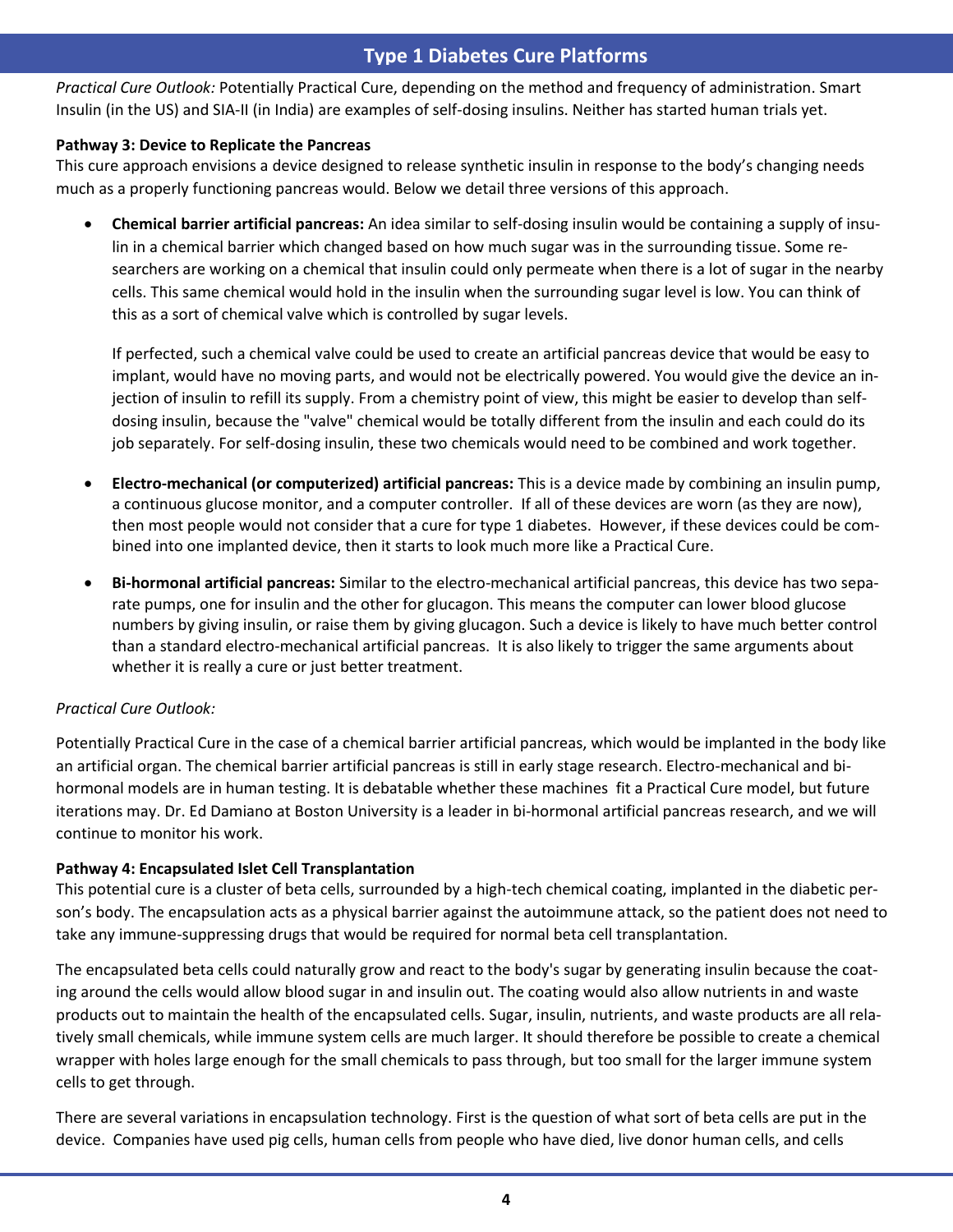## **Type 1 Diabetes Cure Platforms**

grown from different kinds of stem cells. Second is the encapsulation technology itself. Third is the size and shape of the device, and fourth is any extra treatment to help the device work even better.

*Practical Cure Outlook:* Potentially Practical Cure; over the last 20 years several different researchers have attempted to create an implanted encapsulated islet cell device to cure type 1 diabetes. Viacyte, Diabecell/LCT and Monolayer Cellular Device are leaders in the area.

#### **Pathway 5: Pharmacological Approaches to Inflammation**

Type 1 diabetics have notable pancreatic inflammation, especially around their beta cells. Most researchers believe that inflammation is a result of the body's immune attack. That is, the underlying autoimmune attack causes both inflammation and beta cell death.

However, some researchers believe that the underlying immune problem causes inflammation, and that this inflammation kills the beta cells. The key difference is that, in the second model, if you stop the inflammation you can stop the symptoms of type 1 diabetes. This second model is still a minority opinion.

Many drugs, such as Aspirin and Tylenol, have anti-inflammatory properties. Yet none have been found to impact type 1 diabetes, and people who take them do not seem to have a lowered risk for type 1 diabetes. Several researchers are testing anti-inflammatory drugs to see if they can stop type 1 diabetes from fully developing in newly diagnosed type 1 diabetics.

*It is not clear how this approach could be applied to established type 1 diabetics, even if it works for newly diagnosed diabetics. More than other approaches described here, this one is very time dependent.*

*Practical Cure Outlook:* Unlikely to be Practical Cure; Alpha-1 Antitrypsin (AAT), Atorvastatin (Lipitor), Canakinumab and Gleevec are leading candidates in this area. These drugs are already marketed for other indications but may be reexamined for usage in type 1.